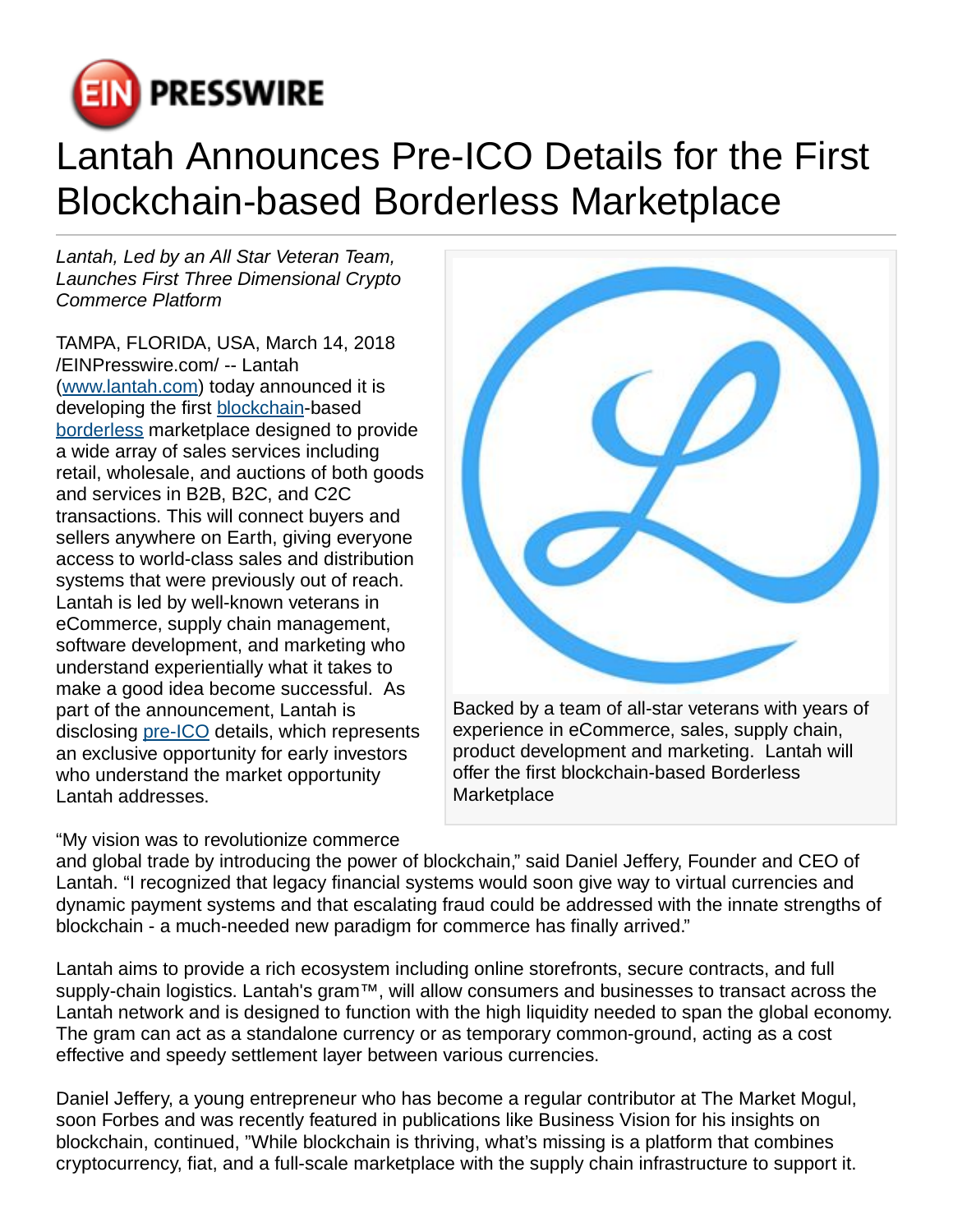Lantah offers just that."

With a very large market size, limited Lantah gram supply, and a strong team made up of experienced founders, the presale allows buyers to lock in the minimum possible ICO price and is an offer that savvy investors won't want to miss.

The presale of 50 million Lantah grams will be available at \$0.0857142856 per gram. The presale will be followed by the ICO, which will make 350 million Lantah grams available with a minimum funding of \$30 million and no limit. Any ICO funding above \$30 million will result in an ICO price above the amount paid by presale investors.

More information about Lantah and this exclusive early investment opportunity, please visit [www.Lantah.com](http://www.Lantah.com) or email Contact@Lantah.com

## About Lantah

Founded by young entrepreneur Daniel Jeffery, Lantah is backed by a team of all-star veterans with years of experience in eCommerce, sales, supply chain, product development and marketing. Lantah will offer the first blockchain-based Borderless Marketplace by connecting producers from all industries to their customers and establishing a means for facilitating crypto-commerce transactions, thereby standardizing it among businesses and consumers. By leveraging the power, security and



As a brilliant young entrepreneur, Daniel is a regular contributor at The Market Mogul, soon Forbes and was recently featured in publications like Business Vision for his insights on blockchain.

simplicity of blockchain technology, Lantah opens the doors to a new base of buyers and sellers and will unleash the true power of eCommerce, because it removes previous barriers due to geographical supply-chain issues, currency restrictions and other third party deterrents. Based in Florida, Lantah

## "

I recognized that legacy financial systems would soon give way to virtual currencies and dynamic payment systems and that escalating fraud could be addressed with the innate strengths of blockchain"

Daniel Jeffery

Lorraine Kauffman-Hall Lantah 704-819-9070 [email us here](http://www.einpresswire.com/contact_author/2458863)

was founded in 2017 and is privately funded. Please contact Lorraine Kauffman-Hall at 980-237-7081 or mobile: 704-819- 9070 or lhall@lantah.com for media inquiries.